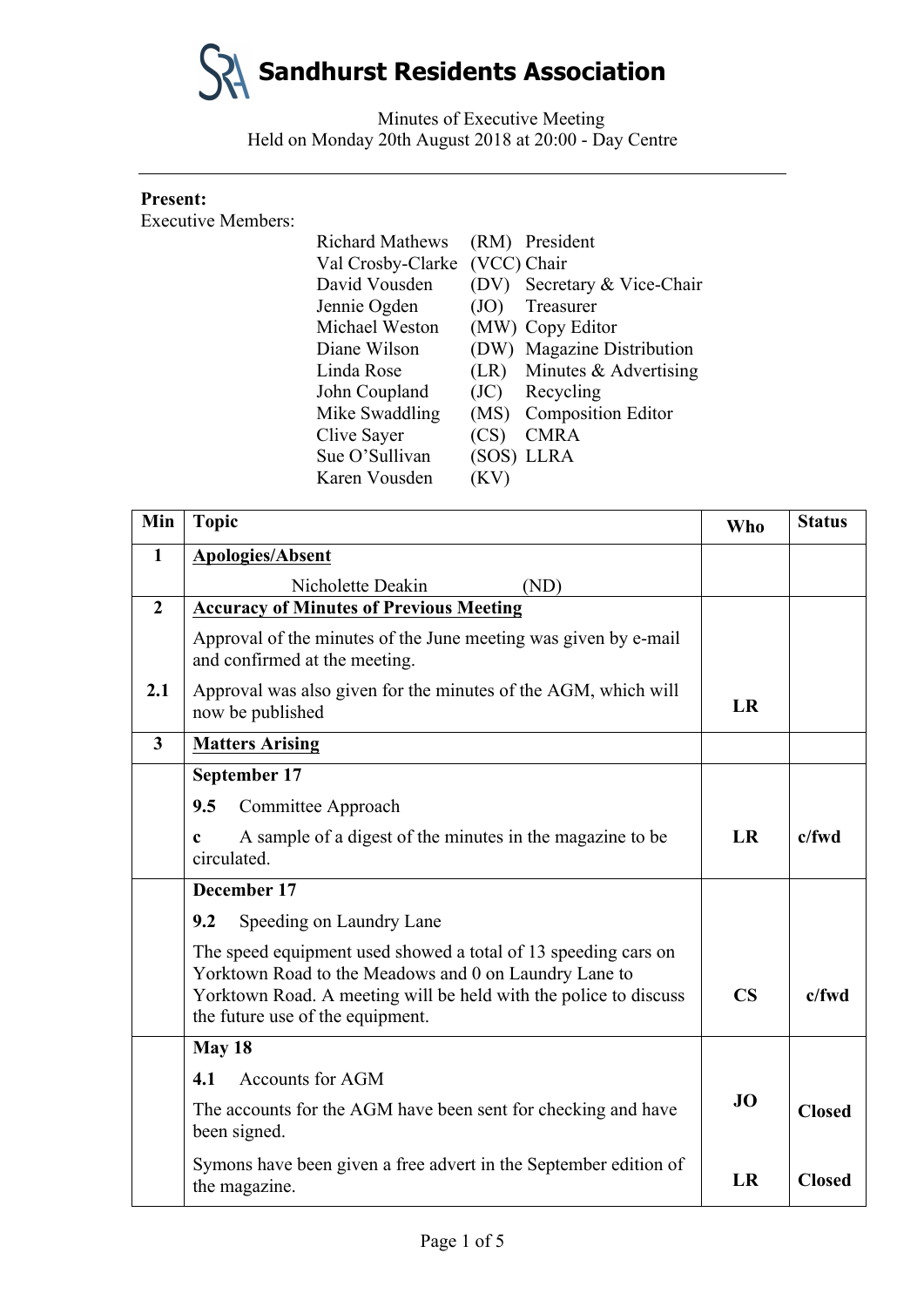# Minutes of Executive Meeting Held on Monday 20th August 2018 at 20:00 - Day Centre

| Min                     | <b>Topic</b>                                                                                                                                                                                                                                                                                                                                                                                                                                                                      | <b>Who</b>   | <b>Status</b> |
|-------------------------|-----------------------------------------------------------------------------------------------------------------------------------------------------------------------------------------------------------------------------------------------------------------------------------------------------------------------------------------------------------------------------------------------------------------------------------------------------------------------------------|--------------|---------------|
|                         | <b>GDPR</b><br>9.3                                                                                                                                                                                                                                                                                                                                                                                                                                                                |              |               |
|                         | The Constitution change was presented to the AGM for voting by<br>residents and approved (see minutes of AGM).                                                                                                                                                                                                                                                                                                                                                                    | LR           | <b>Closed</b> |
|                         | <b>GDPR</b> - Advertisers<br>9.4                                                                                                                                                                                                                                                                                                                                                                                                                                                  |              |               |
|                         | An email was sent to the advertisers advising them of data, use and<br>processes, especially regarding cheque payments. No queries<br>received.                                                                                                                                                                                                                                                                                                                                   | <b>LR/DW</b> | <b>Closed</b> |
|                         | June 18                                                                                                                                                                                                                                                                                                                                                                                                                                                                           |              |               |
|                         | Naturist Club<br>6.1                                                                                                                                                                                                                                                                                                                                                                                                                                                              |              |               |
|                         | A request to add the Naturist Club, which is a Crowthorne based<br>organisation, to the club pages, was discussed and it was decided<br>that, as we feature other local areas in the pages, the entry will go<br>into the September edition.                                                                                                                                                                                                                                      | <b>MS</b>    | <b>Closed</b> |
|                         | 6.2<br>Magazine size                                                                                                                                                                                                                                                                                                                                                                                                                                                              |              |               |
|                         | Owing to cancellation of some advertisements, the possibility of a<br>reduction in the number of pages was discussed with the printer.<br>The number of pages can only be reduced by a multiple of 4, and,<br>as this would involve some work on the part of the printer, the<br>price would have to be re-quoted and probably raised.<br>Consequently, the magazine will stay the same size and any spare<br>pages will be filled with useful filler information or new adverts. | <b>MS</b>    | <b>Closed</b> |
|                         | 9.2<br>Laundry Lane trees                                                                                                                                                                                                                                                                                                                                                                                                                                                         |              |               |
|                         | The trees on Laundry Lane need pruning. This is on land where<br>the council cut the grass so the response that they are not<br>responsible for the trees is puzzling. This is to be queried again, by<br>letter.                                                                                                                                                                                                                                                                 | <b>DV</b>    |               |
|                         | By email: DV reported that, following research on the BFC and<br>other council websites, it appears that councils do not have any<br>responsibility unless the trees are deemed dangerous. This does<br>not include over-hanging trees or pruning for aesthetic reasons.                                                                                                                                                                                                          |              | <b>Closed</b> |
| $\overline{\mathbf{4}}$ | <b>Treasurer's Report</b>                                                                                                                                                                                                                                                                                                                                                                                                                                                         |              |               |
|                         | Figures as at end July:                                                                                                                                                                                                                                                                                                                                                                                                                                                           |              |               |
|                         | <b>Current Account</b><br>£8,306.55                                                                                                                                                                                                                                                                                                                                                                                                                                               |              |               |
|                         | <b>Reserve Account</b><br>£25,423.97                                                                                                                                                                                                                                                                                                                                                                                                                                              |              |               |
|                         | <b>Total</b><br>£33,930.52                                                                                                                                                                                                                                                                                                                                                                                                                                                        |              |               |
|                         |                                                                                                                                                                                                                                                                                                                                                                                                                                                                                   |              |               |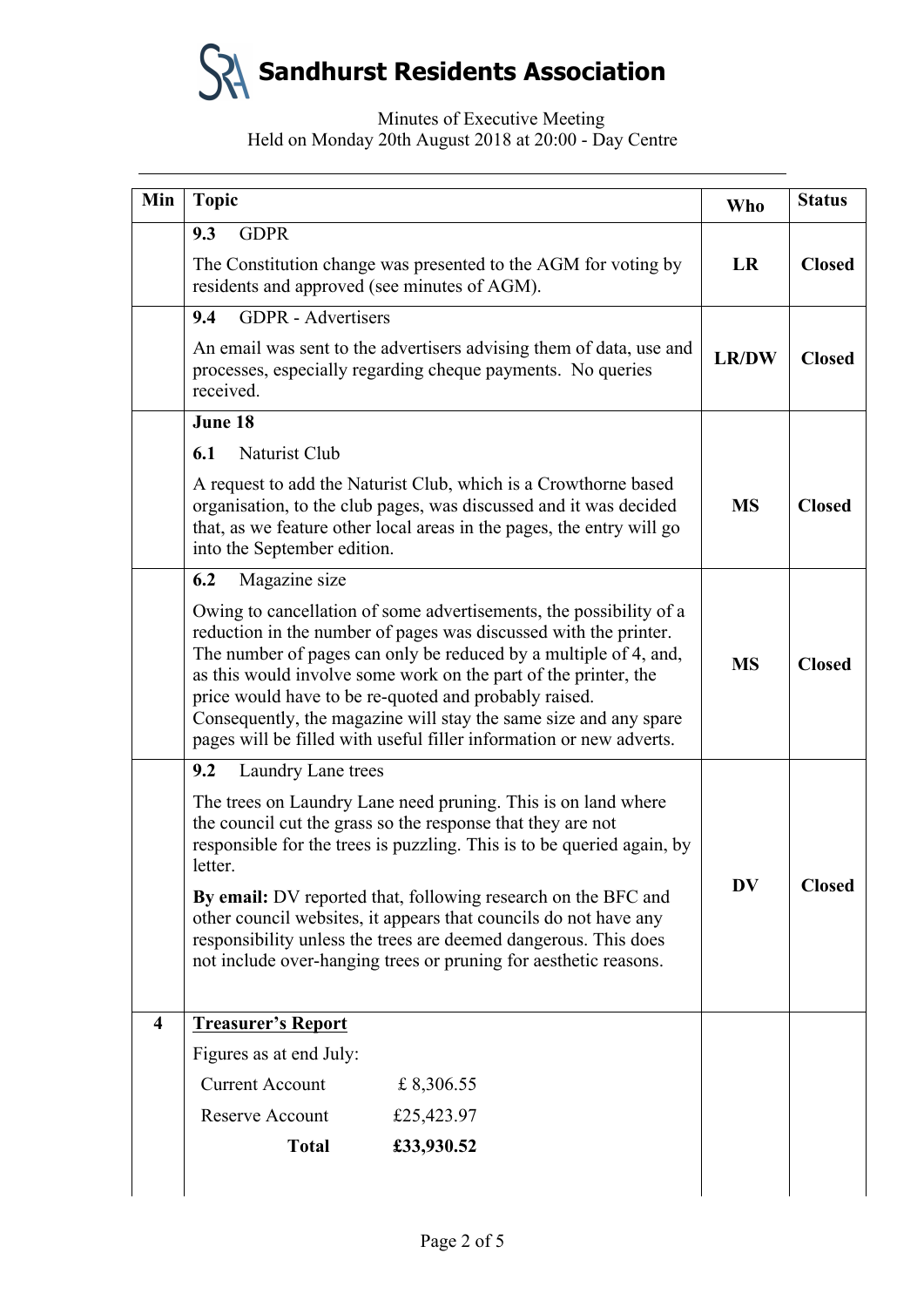# Minutes of Executive Meeting Held on Monday 20th August 2018 at 20:00 - Day Centre

| Min            | <b>Topic</b>                                                                                                                                                                                                                                          | <b>Who</b> | <b>Status</b> |
|----------------|-------------------------------------------------------------------------------------------------------------------------------------------------------------------------------------------------------------------------------------------------------|------------|---------------|
| 5              | <b>Donations</b>                                                                                                                                                                                                                                      |            |               |
|                | CMRA have requested a donation towards planting and<br>maintaining a hedgerow along Marshall Road. The chairman will<br>be invited to attend September's meeting to present the plans.                                                                | <b>DV</b>  |               |
| 6              | <b>Magazine</b>                                                                                                                                                                                                                                       |            |               |
|                | The advertising fees raised $£1,584.00$ this quarter.                                                                                                                                                                                                 |            |               |
|                | Yateley Cricket Club cancelled for the winter, and no response<br>was received from Exclusive Fireplaces. Both were removed<br>giving a free page in total.                                                                                           |            |               |
|                | Paying in cheques at the post office worked well. There was a<br>delay of two or three days before the credit appeared but nothing<br>unacceptable.                                                                                                   |            |               |
| 6.1            | A short article mentioning the centenary of the WW1 armistice<br>will be added, and the magazine sent for proof reading tomorrow.                                                                                                                     | <b>MS</b>  |               |
| $\overline{7}$ | Website                                                                                                                                                                                                                                               |            |               |
|                | Nothing to report                                                                                                                                                                                                                                     |            |               |
| 8              | Recycling                                                                                                                                                                                                                                             |            |               |
|                | Nothing to report                                                                                                                                                                                                                                     |            |               |
| 9              | $\overline{AOB}$                                                                                                                                                                                                                                      |            |               |
|                | VCC mentioned the Resolver online complaints system, which can<br>be used to raise complaints with several suppliers.                                                                                                                                 |            |               |
|                | https://www.resolver.co.uk                                                                                                                                                                                                                            |            |               |
| 9.1            | The distributors party will be held on Monday October 15 <sup>th</sup> in<br>place of the usual committee meeting. Committee members should<br>arrive by 7:30 to help set up. The catering sub-committee (VCC,<br>KV, JO) will meet in early October. | <b>ALL</b> |               |
|                | It was noted that the car washers at M&S have gone. This seems to<br>be a general trend.                                                                                                                                                              |            |               |
| 9.2            | DV has contacted Councillor Michael Brossard regarding the<br>motorbikes using the spine road as a racetrack in the early hours.<br>Besides the obvious dangers, with windows open in the hot nights,<br>the noise is very disturbing.                | <b>DV</b>  |               |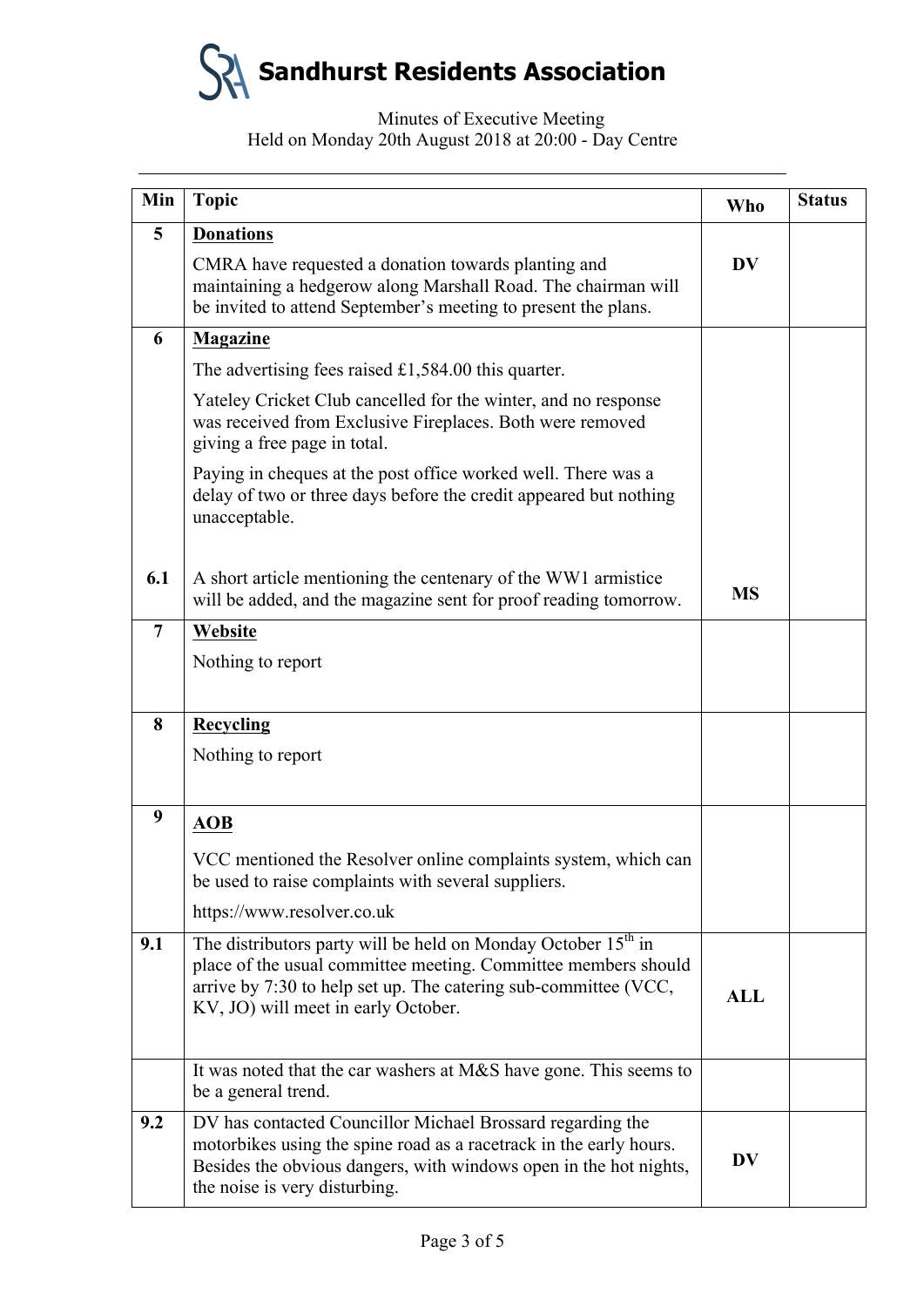## Minutes of Executive Meeting Held on Monday 20th August 2018 at 20:00 - Day Centre

| Min | <b>Topic</b>                                                                                                                                                                                                                                                                                                                                                                                                                                                                                               |     | <b>Status</b> |
|-----|------------------------------------------------------------------------------------------------------------------------------------------------------------------------------------------------------------------------------------------------------------------------------------------------------------------------------------------------------------------------------------------------------------------------------------------------------------------------------------------------------------|-----|---------------|
|     | RM mentioned the medical information bottle that some elderly<br>people seem to have. These are supplied free of charge from the<br>Lions Clubs and comprise a sticker for the front door, a form to be<br>filled in with details of contact numbers, medication, personal<br>details and a small tub to keep the information. This is stored in<br>the fridge in case of need by the emergency services. Further<br>details at the address below.<br>http://lionsclubs.co/MemberArea/message-in-a-bottle/ |     |               |
|     | Regarding the houses at the Rackstraw junction, there are two<br>separate planning applications. The one which is too high is the<br>one subject to appeal and it has also changed from a three<br>bedroomed to a four bedroomed house.<br>STC have recommended refusal of the re application and it is<br>currently with planning at BFC. As circulated earlier Andy<br>Blatchford is supporting the change of plans.                                                                                     |     |               |
| 9.3 | The committee have approved the gift of a voucher to the ground<br>staff of Sandhurst recreation ground in recognition of the Green<br>Flag award. The names are to be obtained.                                                                                                                                                                                                                                                                                                                           | VCC |               |
|     | The meeting closed at 21:30 hours.                                                                                                                                                                                                                                                                                                                                                                                                                                                                         |     |               |